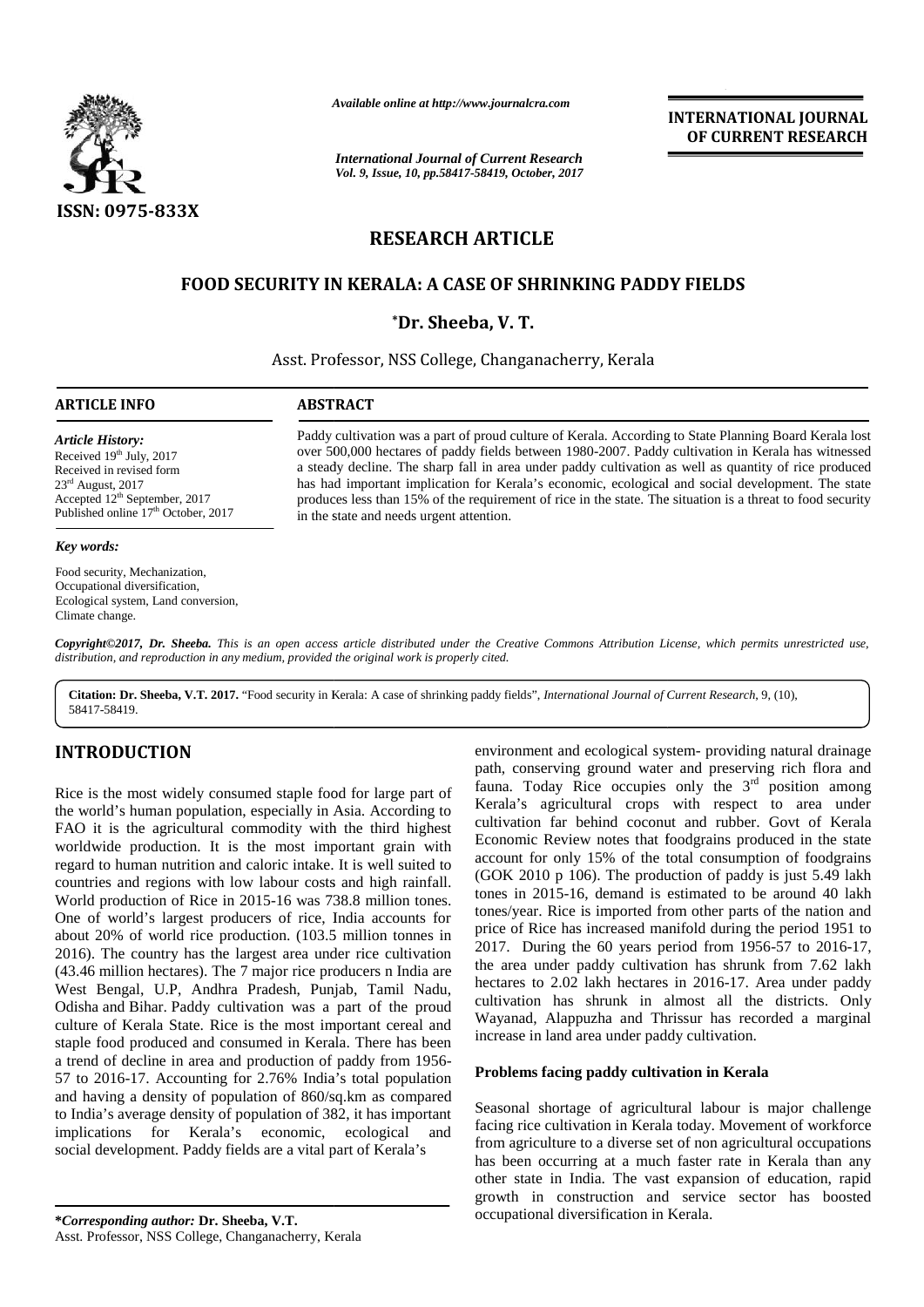**Table 1. Area and production of paddy in Kerala from 1956-57 to 2016-17**

| Year        | Area (in lakh hectares) | Production (lakh tones) |
|-------------|-------------------------|-------------------------|
| 1956-57     | 7.62                    | 8.87                    |
| 1961-62     | 7.52                    | 10.04                   |
| 1966-67     | 7.99                    | 11.24                   |
| 1971-72     | 8.75                    | 13.76                   |
| 1976-77     | 8.54                    | 12.95                   |
| 1981-82     | 8.07                    | 13.06                   |
| 1986-87     | 6.63                    | 10.33                   |
| 1991-92     | 5.41                    | 10.60                   |
| 1996-97     | 4.31                    | 8.71                    |
| 2001-02     | 4.22                    | 7.04                    |
| 2006-07     | 2.64                    | 6.42                    |
| 2007-08     | 2.29                    | 5.28                    |
| 2008-09     | 2.34                    | 5.90                    |
| 2009-10     | 2.34                    | 5.98                    |
| $2010 - 11$ | 2.13                    | 5.28                    |
| 2011-12     | 2.08                    | 5.68                    |
| 2012-13     | 1.97                    | 5.08                    |
| 2015-16     | 1.96                    | 5.49                    |
| 2016-17     | 2.02                    | N.A                     |

(Dept. of Economics and Statistics, Govt. of Kerala, and Economic Review)

**Table 2. Area under paddy in different districts of Kerala (Area in hectares)**

| <b>District</b>    | 2011-12 | 2012-13 | 2013-14 |
|--------------------|---------|---------|---------|
| Thiruvananthapuram | 2395    | 1816    | 2001    |
| Kollam             | 2097    | 1387    | 1363    |
| Pathanamthitta     | 2802    | 2280    | 2468    |
| Alappuzha          | 36251   | 36195   | 37402   |
| Kottayam           | 21410   | 17571   | 15746   |
| Idukki             | 1264    | 1176    | 661     |
| Ernakulam          | 7731    | 3940    | 4052    |
| Thrissur           | 21172   | 23098   | 22275   |
| Palakkad           | 83998   | 79201   | 82896   |
| Malappuram         | 7528    | 6674    | 7548    |
| Kozhikode          | 2920    | 2511    | 2433    |
| Wayand             | 8995    | 10230   | 11481   |
| Kannur             | 5740    | 6684    | 5079    |
| Kasargode          | 3857    | 3514    | 4206    |
| Total              | 208160  | 198277  | 199611  |

The Hindu Oct 2015

2. Another reason is that paddy cultivation in Kerala is seriously constrained by relatively low level of profitability due to high costs of cultivation, yield levels and prices – Higher costs of labour, having machines and purchase of fertilizers are also reasons for reducing profitability.

3. Moreover productivity of paddy cultivation in Kerala is still relatively low. Yield//hectare of rice in Kerala (2519 hectares) is higher than the Indian average of 2178/hectare, but lower than Punjab (4,022 Kg/hectare) and Andhra Pradesh (3,246 Kg/hectare). Inter-country comparison show that according to FAO data in China, the yield was 6,556 kg/hectare and 4,895 Kg /hectare in Indonasia (FAO 2010). There is much more scope for raising productivity of paddy in Kerala.

#### **Cost of Paddy Cultivation**

**Table 3. Labour cost/day**

| Year | Male | Female |
|------|------|--------|
| 2009 | 200  | 75     |
| 2010 | 250  | 100    |
| 2011 | 300  | 150    |
| 2012 | 400  | 200    |
| 2013 | 450  | 250    |
| 2014 | 600  | 300    |

Source: Krishi bhavan, Moncompu

**Table 4. Cost of machine hours in Mancompu in Kuttanad**

| Year | Cost of machine hour |
|------|----------------------|
| 2009 | 100                  |
| 2010 | 1200                 |
| 2011 | 1250                 |
| 2012 | 1500                 |
| 2013 | 1800                 |
| 2014 | 2500                 |
| .    |                      |

Source: Krishi Bhavan, Moncompu

The data above reveal that there has been a tremendous increase in the cost of paddy cultivation due to a rise in labour cost and cost of machine hours. Labour cost has tripled and the cost of machine hours has more than doubled over the period 2009-2014. Given the high costs of cultivation and modest yield in Kerala, price of paddy is a decisive factor for paddy cultivation, MSP of 1470/quintal (in 2016-17) is not remunerative enough for farmers who primarily depend on farming. Paddy needs intense monitoring during the 120 day period of cultivation and taking into consideration, time and labour spent by farmers, the income derived is far from adequate.

4. The unpredictability involved in paddy cultivation poses another problem, the yield obtained varies widely across years according to climatic variation or climate change and changes in rainfall pattern.

5. Over the years, large tracts of paddy fields in Kerala have been converted into land for the cultivation of crops such as coconut, banana and rubber. During the period 1966-67 to 2003-04, area under coconut cultivation increased from22.5% to 35.1% and rubber cultivation from 5.9% to 18.4%.

6. The conversion of paddy fields into residential and commercial plots has been going on at a rapid pace in Kerala.

The high density of population (860/sqkm) inflow of remittances from migrant workers and fast growth of service sector have created high demand for land in the state. Land prices have gone up and land has become a speculative asset. There have been commendable initiatives in Kerala over the last five years to expand paddy cultivation. Area under paddy cultivation rose from 2.29 lakh hectars in 2007-08 to 2.34 lakh hectare in 2008-09. Recently area under paddy cultivation was 1.96 lakh hectares in 2015-16 which rose to 2.02 lakh hectares in 2016-17. This increase is considered only marginal, but is a step in the right direction. Enormous possibilities exist with respect to use of technology, availability of agricultural machinery at affordable prices, mechanization of agricultural operation, ensuring seed varieties of high yield and quality, better irrigation and water management and ensuring higher minimum support price are steps in the right direction and most importantly a positive change in the general attitude towards paddy cultivation is the need of the hour.

## **REFERENCES**

- Emerging Trends in labour shortage in Agriculture M.K. Sukumaran Nair, Kerala's Economic Development – issues and problems, B.A Prakash (Ed), 1999.
- Martin. K.A. 2012. "Not an inch of paddy land must be reclaimed: scientist", The Hindu, Aug 01, P.11